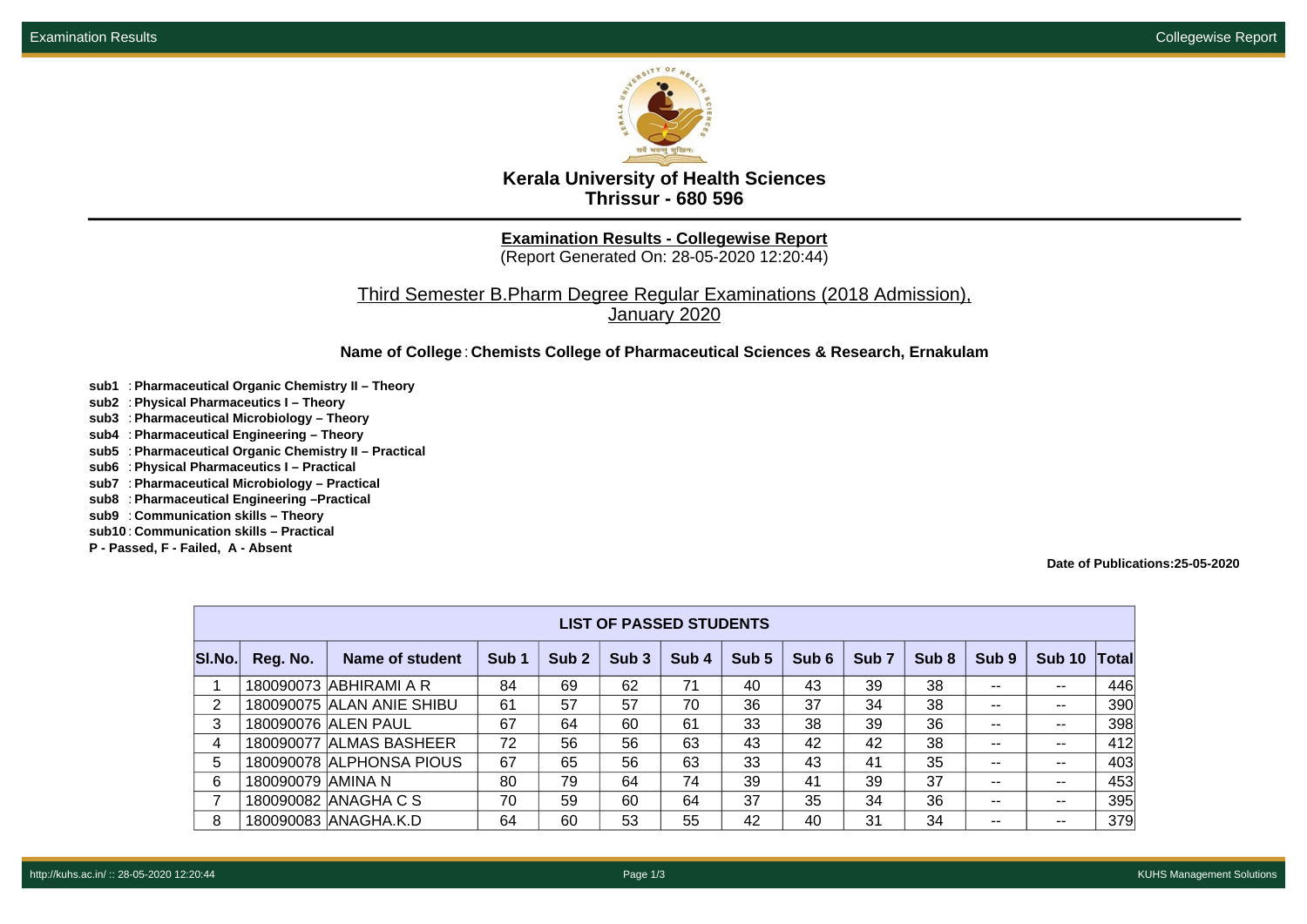| 9  | 180090084 ANEESA .K.A.                                  | 70 | 76 | 64 | 76 | 39 | 41 | 35 | 44 |                             |                          | 445 |
|----|---------------------------------------------------------|----|----|----|----|----|----|----|----|-----------------------------|--------------------------|-----|
|    |                                                         |    |    |    |    |    |    |    |    | ۰.                          | --                       |     |
| 10 | 180090085 ANJALY SUBHASH                                | 69 | 70 | 57 | 65 | 32 | 42 | 38 | 36 | $\overline{\phantom{a}}$    | --                       | 409 |
| 11 | 180090086 ANJANA JOHNY                                  | 72 | 64 | 59 | 71 | 36 | 41 | 35 | 35 | $-$                         | $-$                      | 413 |
| 12 | ANJANA<br>180090087<br><b>VISWANATHAN</b>               | 72 | 68 | 72 | 66 | 39 | 43 | 36 | 43 | $\sim$ $-$                  | --                       | 439 |
| 13 | 180090088 ANSIYA HAREES                                 | 75 | 65 | 65 | 69 | 33 | 37 | 36 | 36 | --                          | --                       | 416 |
| 14 | 180090089 APARNAMOL K A                                 | 80 | 57 | 72 | 55 | 41 | 39 | 36 | 36 | $- -$                       | --                       | 416 |
| 15 | <b>APARNA</b><br>180090090<br>PRATHAPAN                 | 73 | 67 | 61 | 55 | 36 | 40 | 34 | 41 | $\mathbf{u}$                | $-$                      | 407 |
| 16 | 180090091 ARATHI RAMANAN                                | 76 | 69 | 60 | 71 | 43 | 42 | 42 | 41 | $\overline{\phantom{a}}$    | $-$                      | 444 |
| 17 | 180090093 ARYA RAJAN                                    | 71 | 69 | 56 | 58 | 33 | 40 | 38 | 39 | ۰.                          | $-$                      | 404 |
| 18 | 180090094 ATHIRA RAJAN                                  | 74 | 62 | 60 | 58 | 35 | 40 | 43 | 38 | $- -$                       | $-$                      | 410 |
| 19 | 180090097 BIJINA VARGHESE                               | 59 | 53 | 59 | 56 | 35 | 34 | 33 | 35 | $\mathbf{u}$                | $-$                      | 364 |
| 20 | 180090099 C A ANSITHA                                   | 77 | 77 | 75 | 77 | 43 | 44 | 42 | 41 | $\mathbf{u}$                | --                       | 476 |
| 21 | 180090100 CELIN SANDRA                                  | 68 | 64 | 54 | 54 | 34 | 40 | 30 | 35 | $\mathcal{L} = \mathcal{L}$ | --                       | 379 |
| 22 | 180090101 CHRISTIN JAMES                                | 72 | 60 | 63 | 64 | 35 | 39 | 39 | 32 | $\mathbf{u}$                | ۰.                       | 404 |
| 23 | 180090103 FATHIMA ASHARAF                               | 74 | 70 | 64 | 75 | 43 | 39 | 44 | 40 | $-$                         | $-$                      | 449 |
| 24 | 180090104 FATHIMA SWALIHA                               | 68 | 69 | 57 | 62 | 41 | 42 | 38 | 39 | ۰.                          | $-$                      | 416 |
| 25 | <b>FAYIZA NAZEER</b><br>180090105 PANIKKARU<br>PARAMBIL | 74 | 66 | 58 | 81 | 40 | 41 | 41 | 40 | $- -$                       | --                       | 441 |
| 26 | 180090108 JESTINA SABU                                  | 76 | 63 | 61 | 71 | 40 | 40 | 37 | 34 | $\sim$                      | --                       | 422 |
| 27 | 180090110 K A ASMA                                      | 74 | 60 | 56 | 60 | 43 | 43 | 38 | 36 | $- -$                       | $- -$                    | 410 |
| 28 | 180090112 KRISHNA RAJAN                                 | 74 | 58 | 62 | 62 | 45 | 40 | 38 | 40 | ۰.                          | $-$                      | 419 |
| 29 | 180090114 LIJI P.S                                      | 72 | 62 | 61 | 73 | 39 | 43 | 43 | 38 | $-$                         | --                       | 431 |
| 30 | 180090115 LIYA VARGHESE                                 | 73 | 74 | 59 | 60 | 42 | 39 | 36 | 38 | $-$                         | $-$                      | 421 |
| 31 | 180090116 MARJANA V H                                   | 65 | 66 | 58 | 67 | 37 | 36 | 34 | 33 | $- -$                       | $-$                      | 396 |
| 32 | 180090117 MIGNAYA SABU                                  | 64 | 59 | 59 | 68 | 33 | 39 | 33 | 36 | --                          | $-$                      | 391 |
| 33 | 180090118 MINI KUNJUMON                                 | 62 | 52 | 65 | 67 | 37 | 40 | 34 | 36 | --                          | $-$                      | 393 |
| 34 | 180090119 MINNU POULOSE                                 | 75 | 71 | 63 | 75 | 38 | 41 | 37 | 40 | $\mathcal{L} = \mathcal{L}$ | --                       | 440 |
| 35 | 180090122 NAOMI MATHEWS M                               | 75 | 72 | 70 | 71 | 39 | 42 | 36 | 41 | $\sim$                      | --                       | 446 |
| 36 | 180090123 NIMISHA BINOY                                 | 58 | 60 | 53 | 67 | 40 | 39 | 36 | 34 | $\mathbf{u}$                | $\overline{\phantom{a}}$ | 387 |
| 37 | 180090124 RIYA ROY                                      | 70 | 67 | 62 | 65 | 36 | 40 | 34 | 35 | $-$                         | --                       | 409 |
| 38 | 180090129 TINA.J                                        | 66 | 57 | 61 | 61 | 36 | 37 | 39 | 36 | ۰.                          | --                       | 393 |
| 39 | 180090131 VISHNUPRIYA P J                               | 74 | 62 | 62 | 67 | 35 | 39 | 37 | 39 | --                          | --                       | 415 |
| 40 | 180090132 VISMAYA MURALI                                | 65 | 66 | 61 | 55 | 35 | 40 | 35 | 36 | --                          | --                       | 393 |

**STUDENTS FAILED LIST**